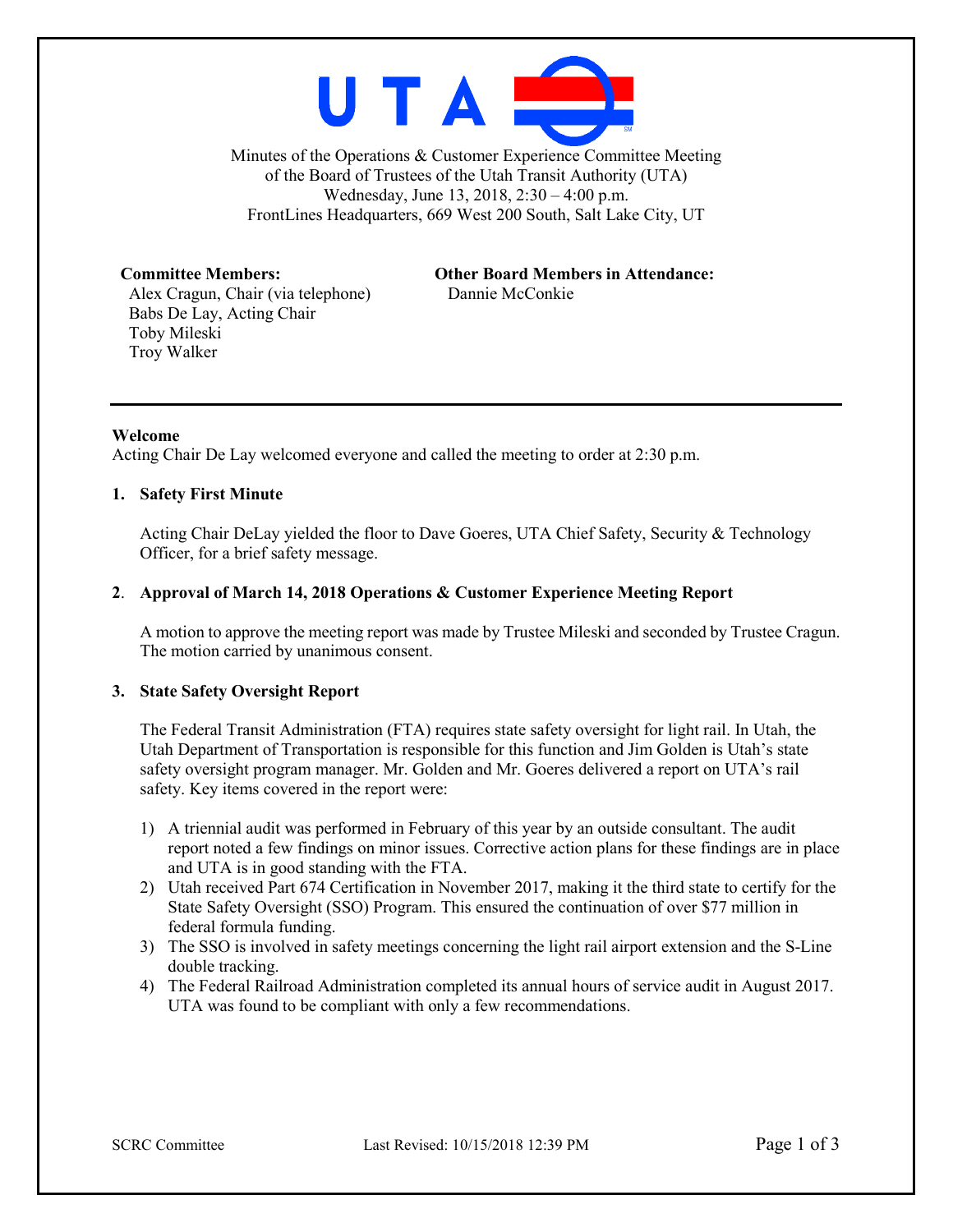## **4. Resolution: Approving the August 2018 Change Day Title VI Analysis**

Nichol Bourdeaux, UTA Vice President of External Affairs, described the change day process and the public outreach associated with it:

- 1) Public outreach was performed for proposed service changes.
- 2) UTA worked with Trustee Mileski to solicit public comment and perform direct outreach to stakeholders concerning the suspension of FrontRunner service in Pleasant View.
- 3) The Title VI analysis for the August 2018 change day shows no disparate impact for any of the proposed changes.

A motion to forward the resolution to the board agenda was made by Trustee Mileski and seconded by Trustee Walker. The motion carried by unanimous consent.

## **5. Resolution: Fare Structure Review & Authorizing Reduced Fare Agreements**

Ms. Bourdeaux presented on:

- 1) Consolidated ownership and accountability of fares, fare policies, and processes
- 2) Strategy informed by understanding customer markets and financial factors
- 3) Simplification of the fare system

It was noted that the resolution makes two changes to UTA's reduced fare authorization:

- 1) It incorporates the FAREPAY card
- 2) It allows the executive director to approve promotions

Acting Chair De Lay clarified the executive director authority as defined in the resolution, which states:

'That the Executive Director is authorized to approve promotions to encourage ridership, inaugurate new services, test new marketing techniques, or promote special events as set forth in Executive Limitations Policy 2.1.2.'

Trustee Mileski opined that 'not to exceed' parameters should be set for fare agreements. Ms. Bourdeaux indicated that most of the agreements already have limitations, with the exception of promotions.

A motion to forward the resolution to the board agenda was made by Trustee Mileski and seconded by Trustee Walker. The motion carried by unanimous consent.

### **6. Other Business**

1) Liaison, Conference & External Committee Reports. No reports were given.